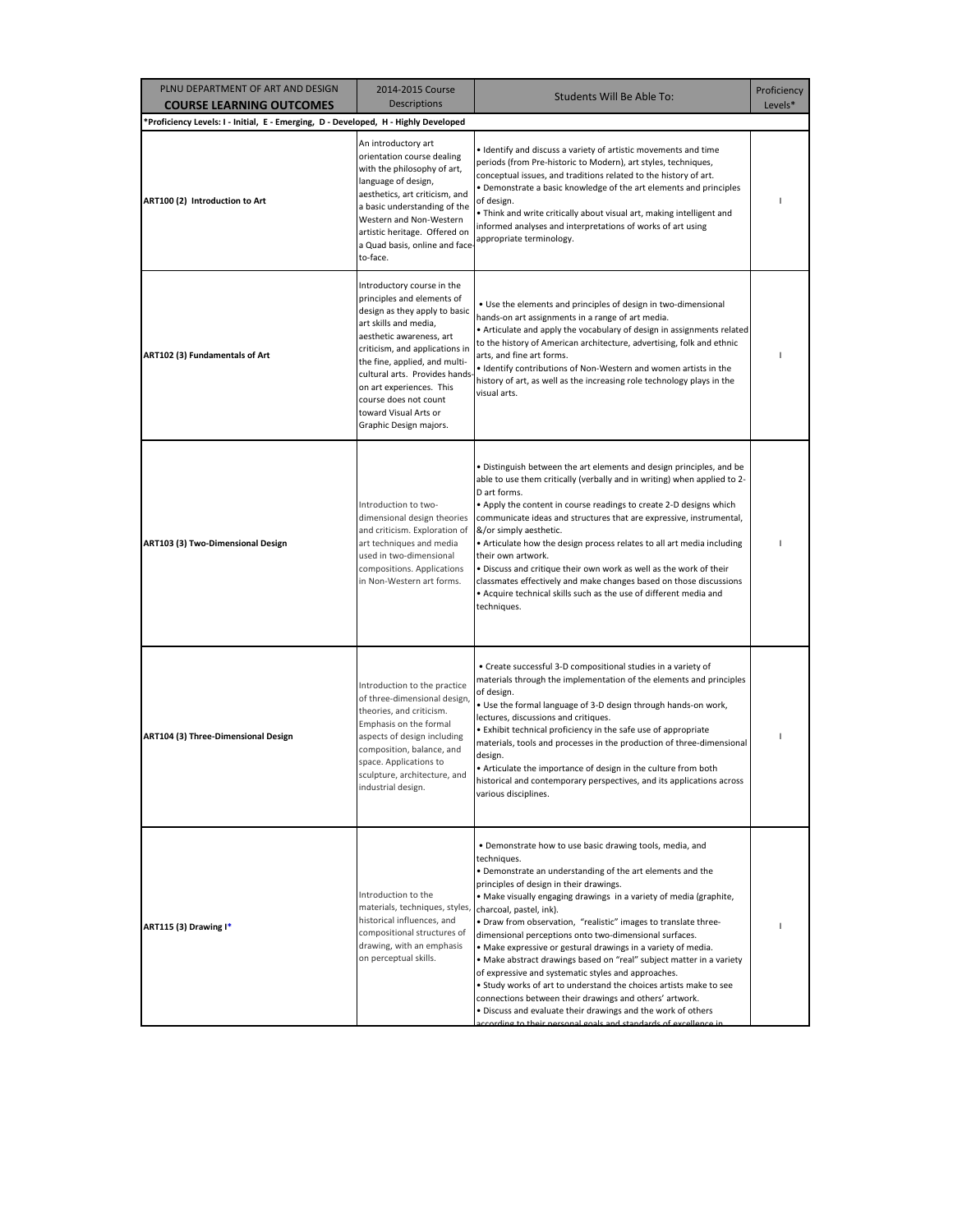| ART200 (3) History of Western Art I   | A survey of Western and<br>Non-Western art history and<br>styles through the study and<br>criticism of painting,<br>sculpture, and architecture<br>from ancient civilizations to<br>the Renaissance period.                                                                                               | • Demonstrate a facility for critical thinking both verbally and in<br>writing assignments . Use common art vocabulary to discuss the<br>visual elements.<br>· Distinguish, describe, analyze, interpret and evaluate artworks from<br>prehistory to the Early Renaissance.<br>• Articulate formal, technical, historical and conceptual attributes of<br>artworks from prehistory to the Early Renaissance<br>· Identify and apply visual arts materials, tools, techniques and<br>processes to historical artworks.                                                                                                                                                                |                          |
|---------------------------------------|-----------------------------------------------------------------------------------------------------------------------------------------------------------------------------------------------------------------------------------------------------------------------------------------------------------|--------------------------------------------------------------------------------------------------------------------------------------------------------------------------------------------------------------------------------------------------------------------------------------------------------------------------------------------------------------------------------------------------------------------------------------------------------------------------------------------------------------------------------------------------------------------------------------------------------------------------------------------------------------------------------------|--------------------------|
| ART201 (3) History of Western Art II  | A survey of Western and<br>Non-Western art history and<br>styles, from the Renaissance<br>to the modern period.<br>Offered every spring.                                                                                                                                                                  | . Demonstrate a facility for critical thinking verbally and in writing<br>assignments.<br>. Use common art vocabulary to discuss the visual elements.<br>. Describe, analyze, interpret and evaluate artworks from the Early<br>Renaissance to the present.<br>• Articulate formal, technical, historical and conceptual attributes of<br>artworks from the Early Renaissance to the present.<br>. Identify and apply visual arts materials, tools, techniques and<br>processes to historical artworks                                                                                                                                                                               |                          |
| ART203 (3) Graphic Design I           | Introduction to visual form-<br>making in graphic design<br>through use of symbols,<br>type, and imagery.<br>Exploration of design<br>applications, techniques,<br>issues, and media<br>fundamental to the graphic<br>design profession.<br>Prerequisite(s): ART103,<br>ART115. ART215, or<br>concurrent. | . Exhibit an understanding of design history and culture, and the<br>distinction between immutable principals and zeitgeist.<br>• Apply the fundamental principals and elements of graphic design to<br>create effective visual communication.<br>• Employ the professional language and terminology of typography<br>and the graphic design field.<br>. Exhibit competency using both the traditional and digital tools of<br>graphic design.                                                                                                                                                                                                                                       |                          |
| ART206 (3) Drawing II                 | Emphasizes the technical<br>and expressive qualities of<br>drawing as a finished work of<br>art. Focus is given to<br>aesthetics, composition, and<br>historical influences.<br>Prerequisite(s): ART 115 or<br>consent of instructor.                                                                     | . Demonstrate improved skills (beyond their drawings from Drawing<br>I) in the areas of composition, the creation of deep pictorial space,<br>the control of value range and line quality.<br>. Make drawings in a variety of contemporary styles and approaches,<br>(late 20th/early 21st Centuries)<br>• Work independently.<br>. Make drawings in a personal style, that are self-expressive and are<br>original.<br>• Speak and write clearly about their own work their personal<br>aesthetic and the work of others<br>referencing Contemporary Art theories, issues, and approaches.                                                                                          | E                        |
| ART210 (3) Painting I                 | Introduction to the<br>techniques, expressive<br>qualities, and criticism of oil<br>painting media.<br>115 or consent of instructor.                                                                                                                                                                      | • Demonstrate different painting techniques that effectively use<br>brush strokes, oil paint application, color, and compositional<br>emphases in traditional still, landscape, and figurative subjects.<br>. Articulate how historical and contemporary painting styles have<br>influenced the expressive qualities in their work.<br>. Use the art elements to create images that suggests 3-dimensional<br>Prerequisite(s): ART 103, ART forms in space and volume on a 2-D surface.<br>. Demonstrate how scale in paintings can be used to create different<br>effects and evoke different responses from the viewers.<br>· Demonstrate emerging originality in their paintings. |                          |
| ART215 (3) Intro to Computer Graphics | Introductory experiences in<br>the creation and production<br>of computer-generated<br>images. Includes the use of<br>graphics software to<br>combine image, text and<br>technology; including Adobe<br>Illustrator, Adobe InDesign<br>and Adobe Photoshop.<br>Prerequisite(s): ART103                    | • Demonstrate effective and efficient use of the three primary<br>graphic design software tools (Adobe InDesign, Illustrator and<br>Photoshop).<br>• Identify and define key terminology specific to the software, as well<br>as current design production.<br>· Produce original, thoughtful and creative graphic design that is built<br>to industry standards using the three primary graphic design tools<br>(Adobe InDesign, Illustrator and Photoshop).<br>• Explain and discuss design decisions, as well as thoughtfully and<br>respectfully critique the work of fellow students.                                                                                           | $\overline{\phantom{a}}$ |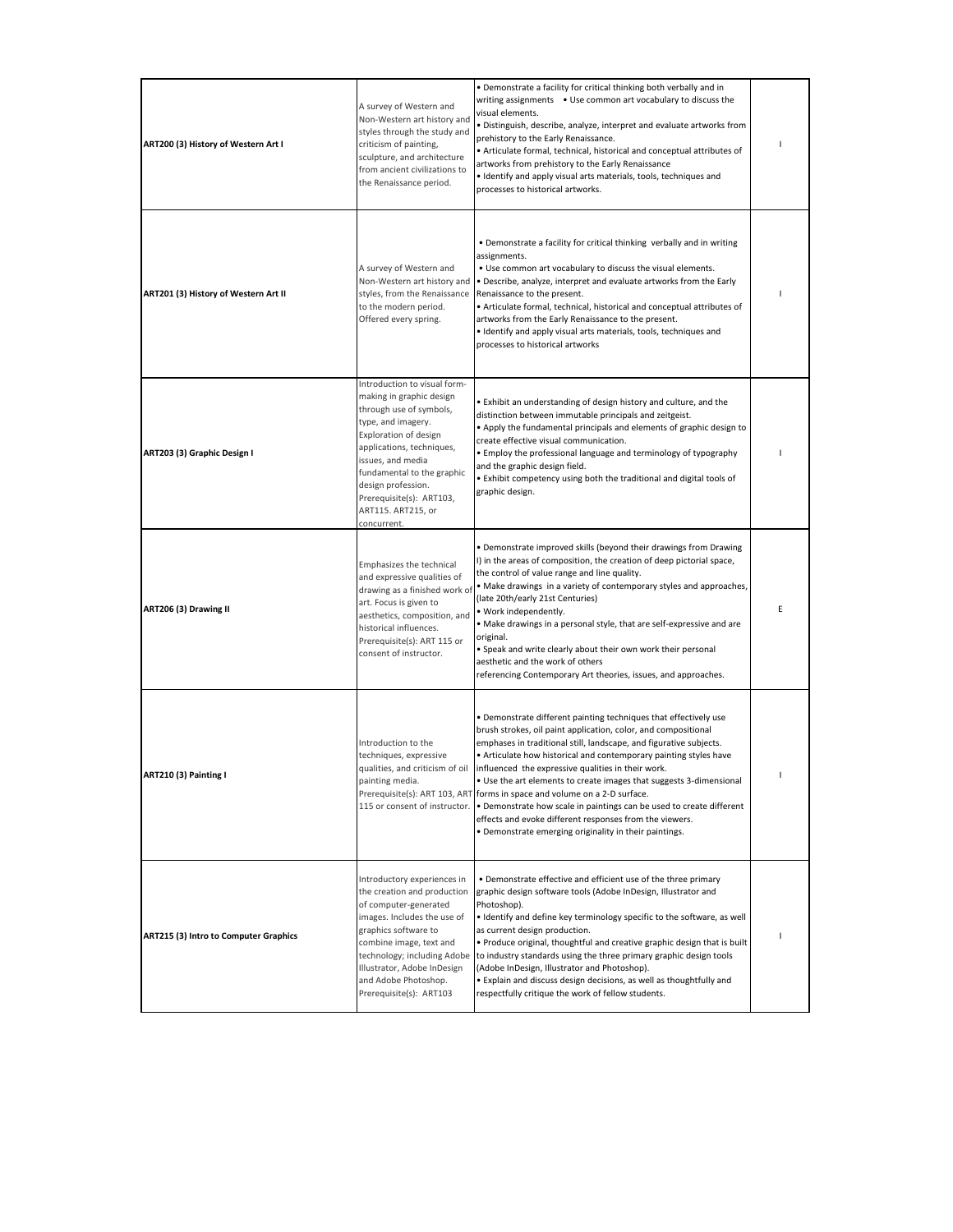| ART221 (3) Photography: Darkroom and Film (3)   | Introduction to the camera<br>and image utilizing<br>traditional film based<br>photochemical processes.<br>Emphasis on camera skills,<br>film formats, lighting, and<br>darkroom based printing.                                                                                                   | • Demonstrate technical skills such as the manual operation of<br>camera, the ability to determine correct exposure settings, the ability<br>to process exposed black and white film into negatives, and the<br>ability to operate an enlarger and create photographic prints.<br>· Identify basic rules of picture composition and evaluate<br>photographs in terms of their technical control and visual content.<br>• Articulate their motivations, conceptual intent, and feelings about<br>the work they present in critique as well as offer constructive<br>criticism to their classmate about the work they present at critique.                                                                                                                                               |   |
|-------------------------------------------------|----------------------------------------------------------------------------------------------------------------------------------------------------------------------------------------------------------------------------------------------------------------------------------------------------|----------------------------------------------------------------------------------------------------------------------------------------------------------------------------------------------------------------------------------------------------------------------------------------------------------------------------------------------------------------------------------------------------------------------------------------------------------------------------------------------------------------------------------------------------------------------------------------------------------------------------------------------------------------------------------------------------------------------------------------------------------------------------------------|---|
| ART222 (3) Sculpture: Materials and Fabrication | Beginning sculpture<br>techniques in a variety of<br>media. Emphasis is on<br>contemporary art<br>approaches and issues.<br>Prerequisite(s): Art 103 or<br>ART 104, or consent of<br>instructor.                                                                                                   | • Apply advanced understanding of 3D design techniques and basic<br>knowledge of wood and metal working with the ability to apply these<br>principles to achieve specific results.<br>• Acquire knowledge of the history and theory of sculpture, including<br>contemporary trends and major sculptors, processes and materials.<br>. Discuss and critique their own work as well as the work of their<br>classmates effectively and make changes based on those discussions.                                                                                                                                                                                                                                                                                                          |   |
| ART223 (3) Printmaking I                        | Processes and techniques of<br>printmaking. Includes<br>intaglio, relief, or<br>planographic media.<br>Explores Western and Non-<br>Western influences on<br>printmaking imagery and<br>techniques. Prerequisite(s):<br>ART103, ART115                                                             | .Plan and determine compositional variables and subject matter in a<br>printmaking using value, color, and texture.<br>• Create the illusion of space in a print through the use of perspective<br>&/or overlapping.<br>. Analyze and verbally articulate printmaking objectives and<br>processes in formal critiques.<br>• Create prints using the media and techniques of woodcuts, drypoint,<br>and monoprints.                                                                                                                                                                                                                                                                                                                                                                     |   |
| ART226 (3) Photography: Digital                 | Introduction to the camera<br>and image utilizing digital<br>technology. Emphasis on<br>camera skills, digital<br>darkroom techniques,<br>lighting, and digital printing.<br>Prerequisite(s): ART 103 or<br>consent of instructor.                                                                 | • Identify the practical and conceptual difference between digital and<br>traditional film technology.<br>• Acquire technical skills such as the manual operation of camera, the<br>ability to determine correct exposure settings, the ability to process<br>RAW images using Adobe Bridge and Adobe Photoshop and create<br>color prints.<br>· Identify basic rules of picture composition and evaluate<br>photographs in terms of their technical control and visual content.<br>• Articulate their motivations, conceptual intent, and feelings about<br>the work they present in critique as well as offer constructive<br>criticism to their classmate about the work they present at critique.<br>. Discuss the ethical implications of creating digital photographic<br>images |   |
| ART303 (3) Graphic Design II                    | Examination of typography<br>as a design tool. Exploration<br>of visual hierarchy, principles<br>of contrast, verbal messages,<br>and communicative models.<br>Development of computer<br>skills used in the production<br>of graphic forms.<br>Prerequisite(s): ART103,<br>ART115, ART203, ART215 | • Create graphic designs using typographic anatomy, vocabulary, and<br>historical type categories.<br>· Memorize various typefaces and discern appropriate relationship to<br>content.<br>. Design and work with grids and proportional systems.<br>. Describe hierarchy and how it relates to written content.<br>. Demonstrate the expressive and narrative possibilities of<br>typography, as type relates to image and type can become image.<br>. Work within a design process to plan, analyze, create, and evaluate<br>visual solutions.<br>• Create single-page and multi-page typographic layouts using<br>computer technologies.<br>. Use graphic design-based communication skills in class discussions                                                                     |   |
| ART304 (3) Modern Art History                   | Studies of modern art<br>movements from the middle<br>of the 19th century through<br>the middle of the 20th<br>century. Includes<br>application to art criticism,<br>aesthetics, and Non-Western<br>influences on modern art.<br>Prerequisite(s): ART200 or<br>ART201                              | . Identify and understand artistic styles, techniques, conceptual and<br>theoretical issues, and traditions related to visual art in the 19th and<br>20th Centuries.<br>• Articulate the chronology, continuity, and knowledge of historical<br>events and artistic trends during this period.<br>· Identify and discuss significant political, social, historical, and<br>cultural issues and events from this period and their affects on art of<br>the period (i.e. industrialization, urbanization, World Wars,<br>Modernism, gender, and race.)<br>• Make intelligent and informed critiques and interpretations of<br>works of modern art verbally and in writing, using analytic and critical<br>terminology.                                                                   | E |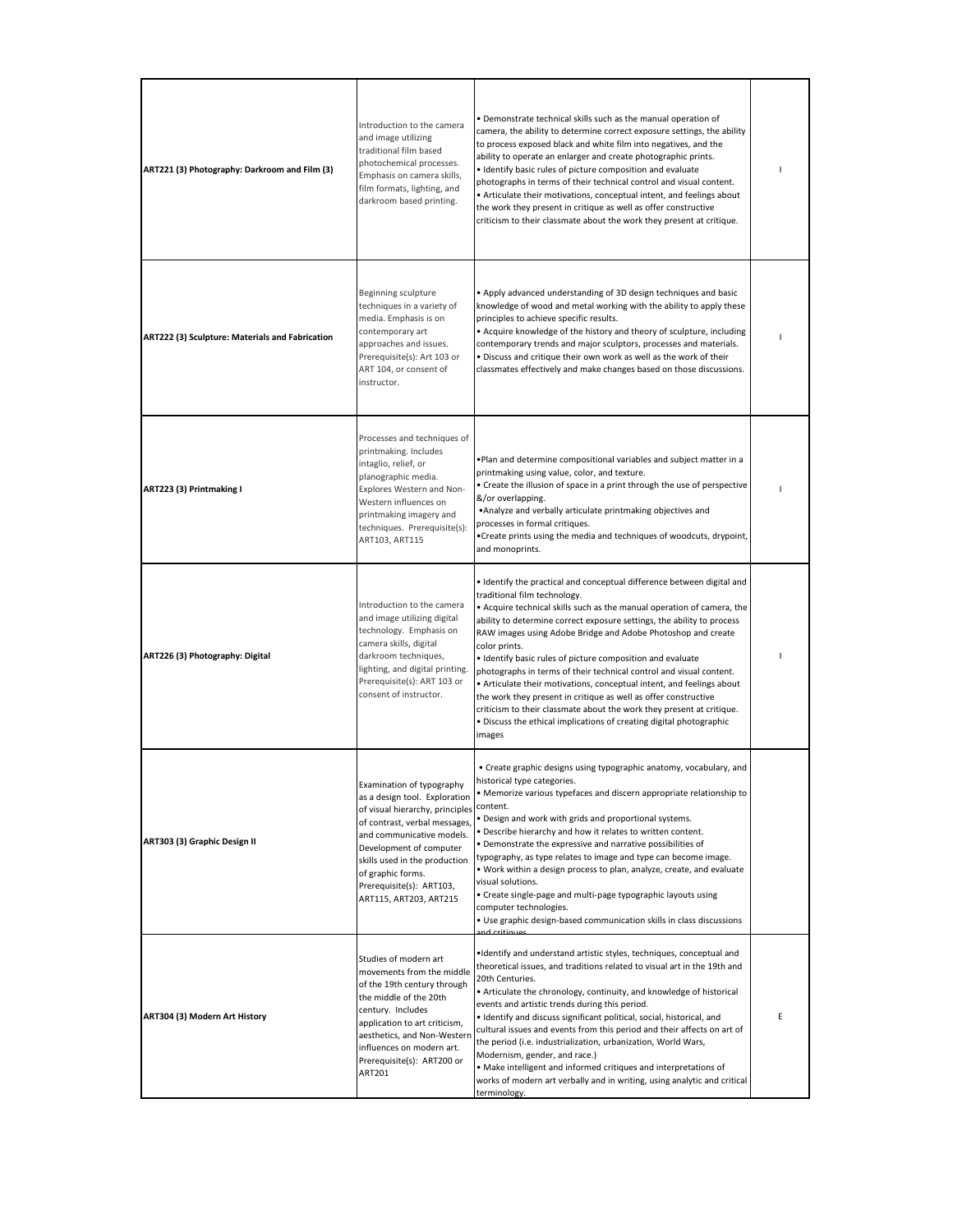| ART305 (3) Contemporary Art History                | Exploration of contemporary<br>art with reference to<br>historical developments<br>from the mid-20th century<br>to the present. Aesthetics,<br>criticism, gender issues, and<br>Non-Western influences are<br>also explored.<br>Prerequisite(s): ART200 or<br>ART201                                                                                          | • Identify and understand artistic styles, techniques, conceptual<br>issues, and traditions related to visual art in the mid-20th to the 21st<br>Century.<br>• Articulate the chronology, continuity, and knowledge of historical<br>events and artistic trends during this period.<br>• Identify and discuss significant political, social, historical, and<br>cultural issues and events from this period (i.e technology,<br>urbanism, gender, alienation, the middle class, Post-Modernism) and<br>their affects on contemporary art.<br>• Make intelligent and informed critiques and interpretations of<br>works of contemporary art verbally and in writing, using analytic                                                                                                                                                                                                                                                                                                                           | E/D                      |
|----------------------------------------------------|---------------------------------------------------------------------------------------------------------------------------------------------------------------------------------------------------------------------------------------------------------------------------------------------------------------------------------------------------------------|--------------------------------------------------------------------------------------------------------------------------------------------------------------------------------------------------------------------------------------------------------------------------------------------------------------------------------------------------------------------------------------------------------------------------------------------------------------------------------------------------------------------------------------------------------------------------------------------------------------------------------------------------------------------------------------------------------------------------------------------------------------------------------------------------------------------------------------------------------------------------------------------------------------------------------------------------------------------------------------------------------------|--------------------------|
| ART310 (3) Painting II                             | Intermediate level painting<br>in oil and other media with<br>emphasis on conceptual<br>development and personal<br>expression. Prerequisite(s):<br>ART 115, 210 or consent of<br>instructor. May be repeated<br>once for credit.                                                                                                                             | . Translate three-dimensional subjects into two-dimensional images<br>through the manipulation of paint -- building on skills, materials,<br>tools, and techniques learned in Painting I.<br>• Effectively apply the visual elements and principles of design in<br>their oil paintings, using emerging knowledge of basic techniques of<br>oil paint mixing and application.<br>• Make paintings influenced by a variety of historical styles:<br>Impressionism, Post-Impressionism, Expressionism, Abstraction.<br>• Make paintings using the styles, approaches, and strategies of such<br>historical movements as Pop Art, Geometric Abstraction/Minimalism,<br>process art and postmodernist appropriation.<br>• Demonstrate advancing knowledge of basic theory and practices of<br>contemporary fine art painting.<br>. Make paintings that are original and uniquely their own self-<br>expressions.<br>• Speak and write articulately about their work in relationship to<br>contemporary painting. | E/D                      |
| ART315 (3) Introduction to Interactive Design      | Course provides an overview<br>of interaction and interface<br>design concepts, tools and<br>technologies for web design.<br>HTML, CSS, user-centered<br>research techniques, time-<br>based media and responsive<br>design methods are<br>explored. Prerequisite: Art<br>103, 215 or consent of<br>instructor.                                               | . Understand current Internet trends, websites, and interactive<br>applications.<br>. Use vocabulary and terminology associated with these website<br>applications.<br>. Utilize website structures: CMS and FTP clients.<br>• Write in basic HTML and CSS web languages.<br>• Demonstrate a working knowledge of computer programs (Adobe<br>Photoshop and Dreamweaver).<br>· Design, program, and launch a basic website.                                                                                                                                                                                                                                                                                                                                                                                                                                                                                                                                                                                  | E                        |
| ART319 (3) Visual Arts in the Classroom I          | Theory and practice in the<br>teaching of the visual arts in<br>early education through<br>middle school years.<br>Content is designed to meet<br>expectations of the<br>California Visual and<br>Performing Arts Framework<br>and California Visual Arts<br>Standards. Prerequisite(s):<br>Junior standing (ART 100 or<br>ART102 and EDU 302<br>recommended) | • Articulate the value of the visual arts in the K-12 schools.<br>• Write VAPA Standards-based art lessons that include art<br>objectives, lead-in activities, evaluation methods, art resources, and<br>integrative applications to other subject areas.<br>• Write curricula and create school art projects inspired by a variety<br>of historic Western and Non-Western art forms and traditions.<br>• Create art projects in a variety of media using art techniques for<br>children in pre-school, elementary, and early middle school<br>classroom settings.<br>• Identify a range of available arts-related community resources for<br>the elementary classroom.<br>• Teach sequential art lessons to elementary school children from<br>their Art 319 integrative art curricula.                                                                                                                                                                                                                     | $\overline{\phantom{a}}$ |
| ART321 (3) Photography: Alternative Processes      | Explores alternative<br>processes and techniques in<br>photography such as liquid<br>emulsions, alternative<br>negative creation and<br>alternative cameras.<br>as contemporary art.<br>Prerequisite(s): ART 221 or<br>226 or consent of instructor.                                                                                                          | • Operate a manual exposure camera and select settings which<br>produce specific results for a given situation.<br>• Use medium format cameras and film types.<br>. Employ a variety of photo printing techniques such as contrast<br>control and split filter printing.<br>Emphasis on the photograph   • Identify and incorporate advanced picture composition.<br>· Identify major photographic approaches, compositions, and styles.<br>• Analyze their photographs and those of their classmates in critique<br>sessions.                                                                                                                                                                                                                                                                                                                                                                                                                                                                               | E/D                      |
| ART322 (3) Sculpture: Objects and Installation (3) | Contemporary sculpture<br>techniques in space and<br>form, using a range of three-<br>dimensional media.<br>Prerequisite(s): Art 103 or<br>ART 104 or consent of<br>instructor. May be repeated<br>once for credit.                                                                                                                                           | • Create three-dimensional contemporary art through concept<br>development and execution of 3 original works.<br>• Use the language of contemporary art, through class discussions,<br>writing assignments, and critiques.<br>. Exhibit basic technical proficiency in the use of appropriate tools<br>and techniques relevant to contemporary sculpture. These will<br>include but are not limited to woodworking, mold-making, and<br>welding.<br>• Articulate a contemporary cultural context for personal artwork and<br>that of others. This is exhibited through research of contemporary<br>artists, writing of artist statements and critical reviews of professional<br>exhibitions and the work of peers.                                                                                                                                                                                                                                                                                          | E                        |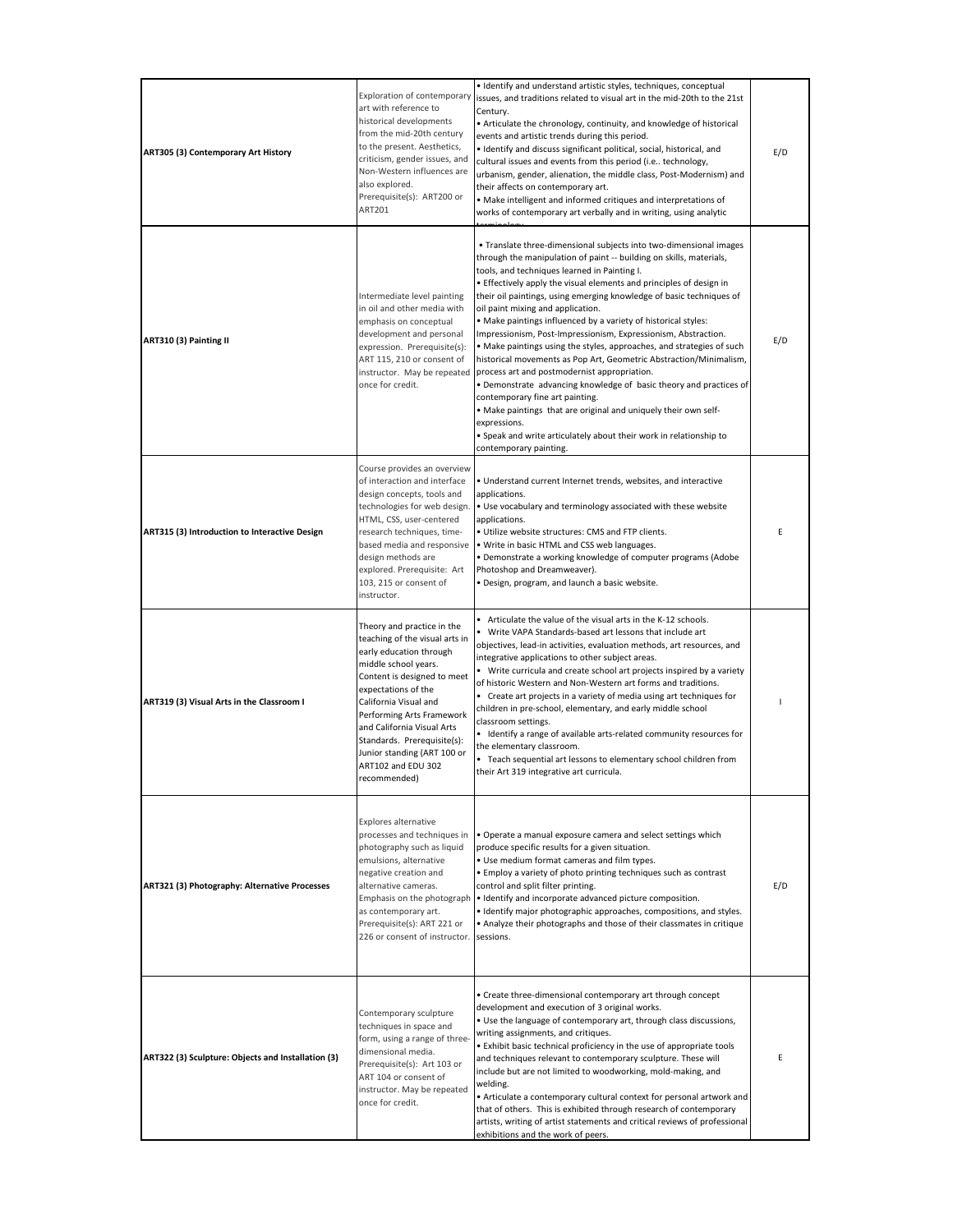| ART323 (3) Printmaking II                                                 | Intermediate experiences in<br>printmaking techniques that<br>can include dry point,<br>intaglio, woodblock,<br>collograph, and silkscreen.<br>Prerequisite(s): ART 103,<br>115, 223.                                                                                                                                                                         | . Use intermediate and advanced printmaking skills to create original<br>two-dimensional images influenced by Western and Non-Western<br>historical and contemporary printing processes.<br>• Create prints using the media and techniques of woodcuts, dry<br>point, relief, intaglio, and/or monoprints.<br>. Create unique print assignments and use techniques of their choice.<br>• Analyze verbally and in writing printmaking techniques and project<br>goals, using vocabulary unique to printmaking processes.                                                                                                                                    | E    |
|---------------------------------------------------------------------------|---------------------------------------------------------------------------------------------------------------------------------------------------------------------------------------------------------------------------------------------------------------------------------------------------------------------------------------------------------------|------------------------------------------------------------------------------------------------------------------------------------------------------------------------------------------------------------------------------------------------------------------------------------------------------------------------------------------------------------------------------------------------------------------------------------------------------------------------------------------------------------------------------------------------------------------------------------------------------------------------------------------------------------|------|
| ART325 (3) Non-Western Art History                                        | Studies in Non-Western<br>visual art forms. Students<br>explore art works from<br>around the world through<br>classroom activities and<br>fieldwork assignments at<br>local art museums and<br>institutions with Non-<br>Western art collections.                                                                                                             | • Recognize and discuss art forms and styles coming from diverse<br>Non-Western cultures and relate them to their indigenous societies.<br>. Discuss how Non-Western artworks are related to their religious,<br>mythological, &/or social/historical contexts.<br>· Identify and discuss Non-Western art techniques, styles, media, and<br>meanings.<br>• Apply design theory to Non-Western art works at local art museums<br>and galleries.<br>• Discuss the influence of Non-Western art forms on 20th Century<br>art.<br>. Research and write analytically about a selected Non-Western art<br>form.                                                  | D/HD |
| ART326 (3) Photography: Contemporary Imagery                              | Explores conceptual<br>applications of technology in<br>photography and the<br>merging of digital and<br>chemical techniques.<br>Emphasis on the photograph<br>as contemporary art.<br>Prerequisite(s): ART 103,<br>215, 221 or 226, or consent<br>of instructor.                                                                                             | . Demonstrate the technical and aesthetic differences between<br>traditional and digital photography, and experiment with alternative<br>processes.<br>• Create a cohesive body of work in the form of a working portfolio,<br>sample exhibition, or photography book.<br>• Articulate insights and issues related to contemporary photography<br>viewed from a historical perspective.                                                                                                                                                                                                                                                                    | E    |
| ART330 (3) Illustration I                                                 | Introduction to illustration<br>with an emphasis on<br>concept, individual<br>expression, and<br>development of technical<br>skills in a variety of media.<br>Prerequisite(s): ART 103, 115<br>or consent of instructor.                                                                                                                                      | • Demonstrate advanced skills in drawing, painting, perspective, and<br>color theory.<br>• Articulate illustration's contribution to past and present culture and<br>images.<br>• Create two-dimensional imagery using traditional, contemporary,<br>&/or digital media for licensing, publishing, print, motion, or<br>narrative environments.                                                                                                                                                                                                                                                                                                            | D    |
| ART331 (3) Illustration II                                                | Intermediate course in<br>illustration designed to<br>increase visual vocabulary,<br>conceptual skills,<br>development of technical<br>abilities in traditional and<br>digital media, and<br>understanding of<br>professional practices.<br>Prerequisite(s): Art 215.<br>May be repeated once for                                                             | • Demonstrate developed skills in drawing, painting, perspective, and<br>color theory.<br>. Use drawing skills to define social, political and cultural ideas in a<br>range of 2-D media and imagery.<br>· Articulate illustration's impact on publishing, animation, retail<br>designs, and impact on broader contemporary culture.                                                                                                                                                                                                                                                                                                                       | D/HD |
| ART333 (3) Graphic Design III                                             | Advanced applications of<br>graphic design. Complex<br>design projects, professional<br>level assignments, and<br>critical analysis of design<br>problems. Development of<br>advanced production<br>techniques. Prerequisite(s):<br>ART103, ART115, 203, 215,<br>303, 330,                                                                                    | • Demonstrate problem-solving skills when creating complex graphic<br>designs.<br>. Use traditional hand-rendering skills and computer software to<br>develop advanced graphic design production techniques.<br>. Use design principles to analyze and critique verbally and in writing<br>their own graphic design assignments and those of their classmates.<br>· Demonstrate skills in concept, ideation, research, execution,<br>presentation, and assessment.<br>• Articulate communication theories, ethics, and environmental<br>concerns.<br>. Demonstrate highly developed abilities to create professional-level<br>designs.                     |      |
| ART335 (3) Design History/Industrial Revolution<br>to Contemporary Design | An examination of the<br>history, process and practice<br>of design from the late 19th<br>century to the new<br>millennium. Objects,<br>designers, history and<br>culture which led to the<br>birth of the profession of<br>design are addressed along<br>with its sources in art,<br>architecture, science, and<br>industry. Offered in an<br>online format. | • Articulate the relationships among the design disciplines including<br>architecture, industrial, and graphic design since the Industrial<br>Revolution.<br>. Explain the relationships between design theories and their<br>practical applications to utilitarian art forms.<br>. Recognize the influence of Western and Non-Western art histories<br>on mass-produced art forms.<br>. Discuss how mass-produced art forms have changed over the 20th<br>and into the 21st Centuries.<br>. Describe how the visual and functional design forms and strategies<br>of specific time periods express larger intellectual and cultural values<br>and issues. | D/HD |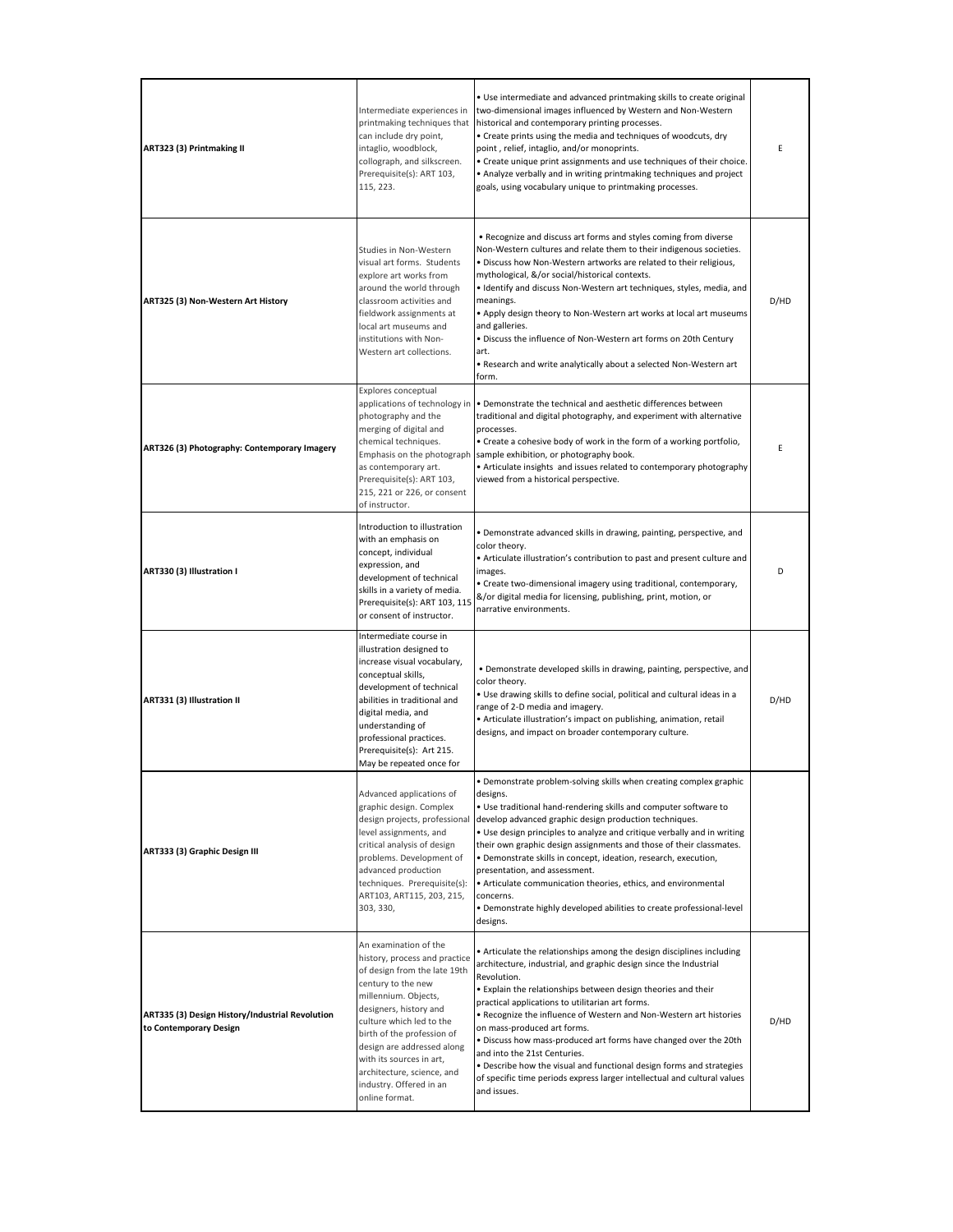| ART345 (3) Life Drawing                                               | Advanced procedures<br>applied to drawing the<br>human figure. Emphasis on<br>contemporary and<br>traditional styles, techniques<br>in a variety of media, human<br>anatomy, and historical<br>influences. Prerequisite(s):<br>ART115                                                                                                                                       | • Draw the human figure in two-dimensional images that represent,<br>or look like three-dimensional reality using traditional and non-<br>traditional media.<br>. Demonstrate how observation-based drawings using a variety of<br>purposes, approaches, and materials can transpose the human figure<br>from the third- dimension into unique two-dimensional<br>compositions.<br>• Create human figure-based drawings in expressionistic and abstract<br>styles.<br>• Critique their own and classmates drawings based on general<br>concepts of design, composition, and problem solving. | E/D |
|-----------------------------------------------------------------------|-----------------------------------------------------------------------------------------------------------------------------------------------------------------------------------------------------------------------------------------------------------------------------------------------------------------------------------------------------------------------------|----------------------------------------------------------------------------------------------------------------------------------------------------------------------------------------------------------------------------------------------------------------------------------------------------------------------------------------------------------------------------------------------------------------------------------------------------------------------------------------------------------------------------------------------------------------------------------------------|-----|
| ART390 (3) Advanced Studio Practice                                   | An advanced level studio<br>course for visual art<br>students. Emphasis is placed<br>on contemporary art<br>strategies and theoretical<br>issues. This course is<br>required for all Visual Arts<br>majors. Prerequisite(s): One<br>upper division art/design<br>studio course and junior<br>standing, or consent of<br>instructor. May be repeated<br>ance for credit      | . Produce a cohesive body of original, sophisticated, quality work.<br>• Be familiar with studio practices and strategies used by successful<br>professional contemporary artists.<br>. Form and articulate a theoretical foundation and direction for their<br>work.<br>. Identify essential features of the contemporary art world:<br>movements, artists, media, trends, issues, gallery and museum<br>structures.<br>· Discuss issues relevant to Christian artists in a contemporary<br>cultural context.                                                                               | D   |
| ART420 (3) Contemporary Studio Seminar                                | Advanced level studio<br>seminar. Exploration of<br>contemporary art media,<br>critical and theoretical<br>issues, including multi-<br>cultural and gender<br>influences. Also addresses<br>professional strategies and<br>practices. Required for all<br>Visual Arts majors.<br>Prerequisite: Junior standing.                                                             | • Interpret, compare and critique a variety of forms of contemporary<br>art.<br>. Develop and articulate a personal philosophy toward contemporary<br>art and art-making.<br>• Identify and discuss a variety of major contemporary artists,<br>theories and trends.<br>. Exhibit an understanding of how contemporary art communicates<br>and functions in society.                                                                                                                                                                                                                         | D   |
| ART440 (1-3) Independent Studies                                      | Private art lessons in<br>advanced studio art or<br>graphic design experiences.<br>May be repeated for credit.<br>Prerequisite(s): Consent of<br>instructor.                                                                                                                                                                                                                | • Design a semester-long project with art faculty supervision based<br>on a topic of the student's choice (i.e. creating artwork or a<br>researching an art topic).<br>• Demonstrate his/her ability to work independently on the selected<br>project(s) through a portfolio of work in graphic design, visual art, or<br>art education.<br>• Analyze and critique verbally and in writing the learning outcomes<br>of his/her semester project(s) as to content, context, themes,<br>techniques, skill development, originality, etc.                                                       | HD  |
| ART450 (3) Web Design: Interaction for Screen-Based<br><b>Devices</b> | Inquiry-based, user-<br>centered research is<br>practiced for<br>intermediate level<br>interaction and interface<br>design. Students use<br>interaction design process<br>and methods. They<br>collaborate into highly<br>entrepreneurial problem<br>solving teams for web,<br>mobile devices and apps<br>design. Prerequisite: ART                                         | . Recognize and identify current needs and trends in interactive web<br>design.<br>. Demonstrate how to manage FTP files and work with Web Hosts.<br>. Develop a personal portfolio site using CMS.<br>. Develop a working client website using CMS.<br>. Design complete web layouts for potential clients.                                                                                                                                                                                                                                                                                 | HD  |
| ART455 (3) Visual Arts in the Classroom II                            | Theory and practice in the<br>teaching of the visual arts in<br>early education through<br>middle school years.<br>Content is designed to meet<br>expectations of the<br>California Visual and<br>Performing Arts Framework<br>and California Visual Arts<br>Standards. Prerequisite(s):<br>Senior standing, EDU302 (or<br>co-requisite), 3 upper-<br>division art courses. | . Demonstrate teaching strategies used by art teachers, including the<br>use of audiovisuals and<br>computer technologies.<br>. Write sequential curriculum plans which utilize<br>major areas of art education -- including art media, techniques, art<br>heritage, art criticism, and aesthetics.<br>• Articulate issues concerning gender and ethnic diversity as related<br>to art curricula in secondary school classrooms.<br>. Write a personal philosophy of teaching art in the public schools<br>that includes the VAPA Art Standards.<br>$\overline{\mathbb{E}}$                  | HD  |